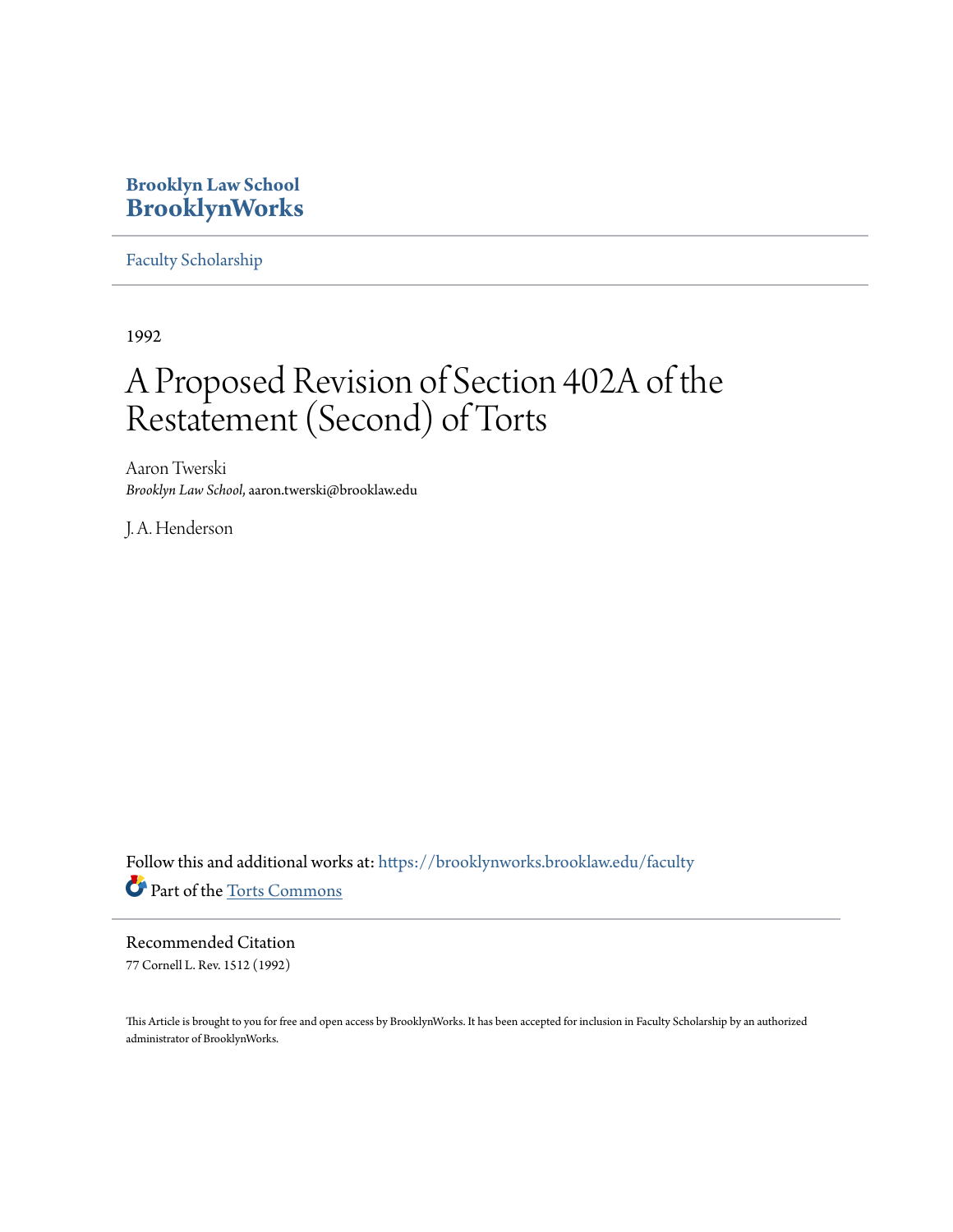## THE UNWORKABILITY OF **COURT-MADE** ENTERPRISE LIABILITY: **A** REPLY TO GEISTFELD

## JAMES A. **HENDERSON,** JR.\* **AARON** D. TWERSKI\*\*

In the Article to which Professor Geistfeld responds, we distinguish between two types of products liability without defect: across-the-board liability and product category liability.' Under the former, which most scholars would describe as true "enterprise liability,"<sup>2</sup> all products manufacturers and distributors are held strictly liable for all the harms their products cause regardless of whether the products are defective under traditional tests for defect.3 Under the latter system, strict defect-free liability would be imposed on a discrete and limited number of product categories, most likely chosen on the basis of a societal risk-utility analysis.<sup>4</sup> We reject both forms of liability without defect for two reasons: first, they would not be workable in court; second, even if workable, they would generate destructive market distortions.<sup>5</sup> Our concerns relating to

\* Frank B. Ingersoll Professor of Law, Cornell University. A.B., 1959, Princeton Univcrsity; L.L.B., 1962, L.L.M., 1964, Harvard University.

**3** See Closing the Frontier, supra note 1, at **1276.** Professor Geistfeld agrees with our definition: "[E]nterprise liability holds manufacturers liable for all injuries caused **by** their products. As such, the full costs of such injuries are incorporated into the product's price." See Geistfeld, supra note 2, at 1159.

**4** See Closing the Frontier, supra note 1, at 1297. Good examples are cigarettes and alcoholic beverages.

**5** Under traditional rules governing liability for product designs, most of the harm caused **by** product designs are borne **by** victims because most often they cannot show the designs to be defective. Any scheme which moves all product-caused costs to product sellers would increase product prices. As the prices of relatively risky new products rise, persons wishing to continue

<sup>\*\*</sup> Professor of Law, Brooklyn Law School. A.B., 1962, Beth Medrash Elyon Research Institute; B.S., 1970, University of Wisconsin-Milwaukee; J.D., 1965, Marquette University.

**I** James A. Henderson, Jr. & Aaron D. Twerski, Closing the American Products Liability Frontier: The Rejection of Liability Without Defect, 66 N.Y.U. L. Rev. 1263 (1991) [hereinafter, Closing the Frontier].

**<sup>2</sup>** See, e.g., Jon D. Hanson & Kyle D. Logue, The First-Party Insurance Externality: An Economic Justification for Enterprise Liability, **76** Cornell L. Rev. 129, **136** n.31 (1990) (defining enterprise liability); James A. Henderson, The Boundary Problems of Enterprise Liability, 41 Md. L. Rev. 659 n.1 (1982) (describing enterprise liability); George L. Priest, The Invention of Enterprise Liability: A Critical History of the Intellectual Foundations of Modem Tort Law, 14 J. Legal Stud. 461 (1985) (describing history and development of theory of enterprise liability). Professor Geistfeld agrees: "At the most basic level, enterprise liability holds manufacturers liable for all injuries caused by their products." See Mark Geistfeld, Implementing Enterprise Liability: A Comment on Henderson and Twerski, 67 N.Y.U. L. Rev. 1157, 1159 (1992).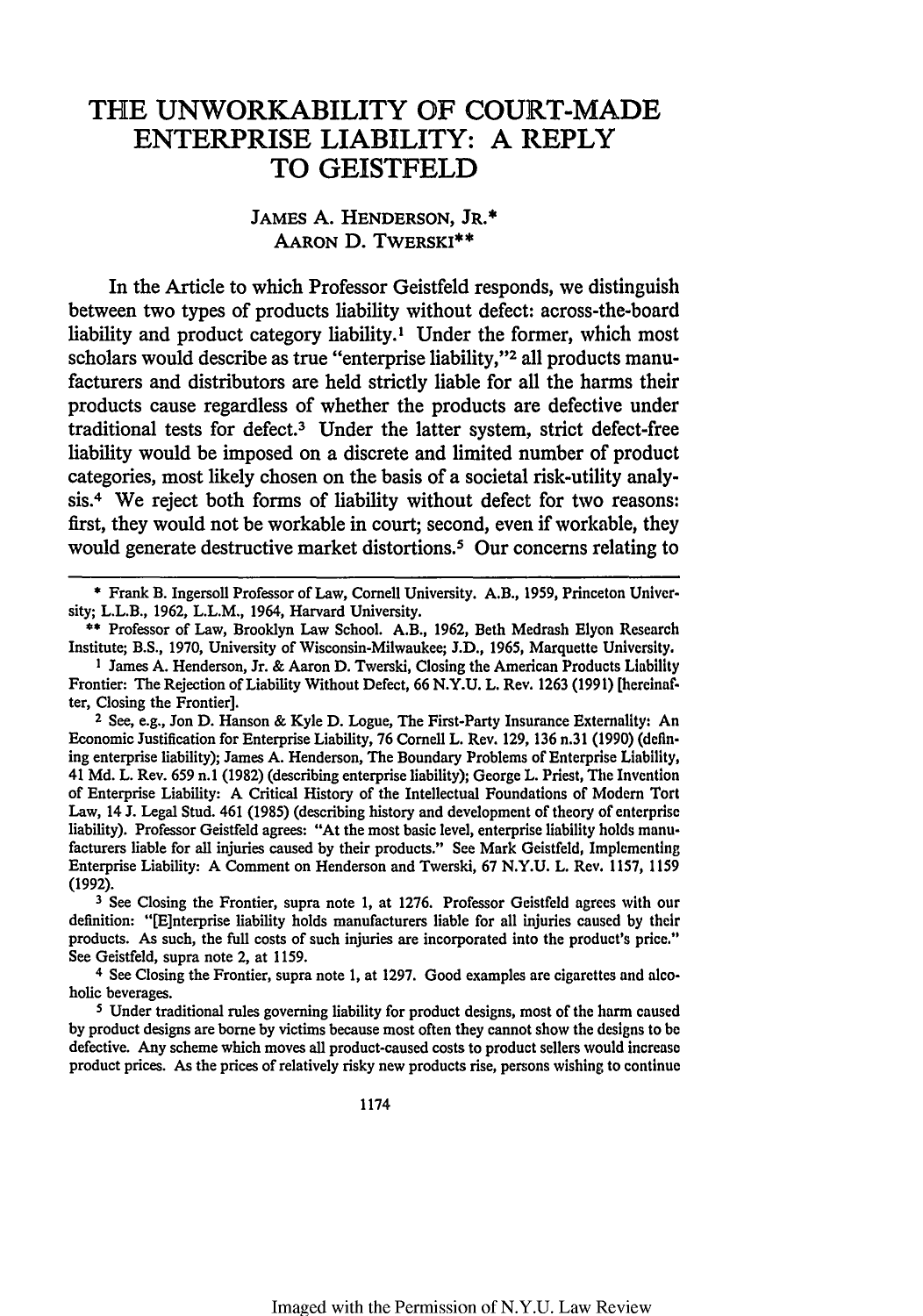the unworkability of enterprise liability center around the inadequacy of causation as a concept triggering liability. The shortcomings of causation as a focal point are particularly telling in connection with across-theboard enterprise liability. Fault-or in the products liability context, defect-is a major linchpin that holds tort law together. This is true because even causation cannot be determined coherently without reference back to the nature of the underlying, fault-based entitlement.<sup>6</sup> Stated simply, actors are found to have caused harms that they have no legal privilege to cause.<sup>7</sup>

Professor Geistfeld does not disagree with us in this regard. He **simply** finds sufficient guidance for judicial decision where we find none. Two sources other than defect or fault combine, he asserts, to serve as substitute linchpins: the social objective of promoting product safety, $8$ and the limiting constraint of intended product use.<sup>9</sup> His argument suggests that distributors should be strictly liable for product-related harm only when imposing liability would further the safety objective and when such harm flows from intended product use. Our criticisms of his suggestions are two-fold: first, if taken literally, this proposed alternative appears to make no sense; second, even when generously reinterpreted, Geistfeld's proposal reintroduces the very element of fault-namely, a judicially imposed cost-benefit standard--which enterprise liability purports to render unnecessary.

Our Article employs an admittedly slapstick hypothetical to illustrate the difficulties that courts would encounter in attempting to determine causation in an across-the-board strict enterprise liability system that has abandoned standards of reasonable care. After a heavy lunch of pasta and several beers, a drowsy consumer slips on a roller skate, falls down a flight of stairs, and winds up crashing his head through a TV screen.10 Here is Professor Geistfeld's reaction to our hypothetical:

Recognizing [a] link between manufacturer liability and product safety

**8** See Geistfeld, supra note 2, at 1164-65.

to use and consume risky products would turn to substitutes. Products manufactured and distributed clandestinely would find new and expanding markets, undercutting existing commercial markets. Durable products would be used much longer, increasing risks and further undermining commercial markets. For some products, such as cigarettes and alcoholic beverages, enterprise liability could well be the equivalent of a judicial ban on their commercial sale and distribution. As such, the market distortions which may be induced by a scheme of enterprise liability are varied and far-reaching.

**<sup>6</sup>** See Closing the Frontier, supra note **1,** at **1281-82.** Professor Geistfcld agrees. **See** Geistfeld, supra note 2, at **1163** ("Courts... have defined the normative component **of** the causation inquiry by reference to the policy considerations underlying the adoption of the liability rule for the conduct in question.").

**<sup>7</sup>**See Closing the Frontier, supra note **1,** at n.72.

**<sup>9</sup>** See id. at 1165-66.

**<sup>10</sup>**See Closing the Frontier, supra note **1,** at **1280-81.**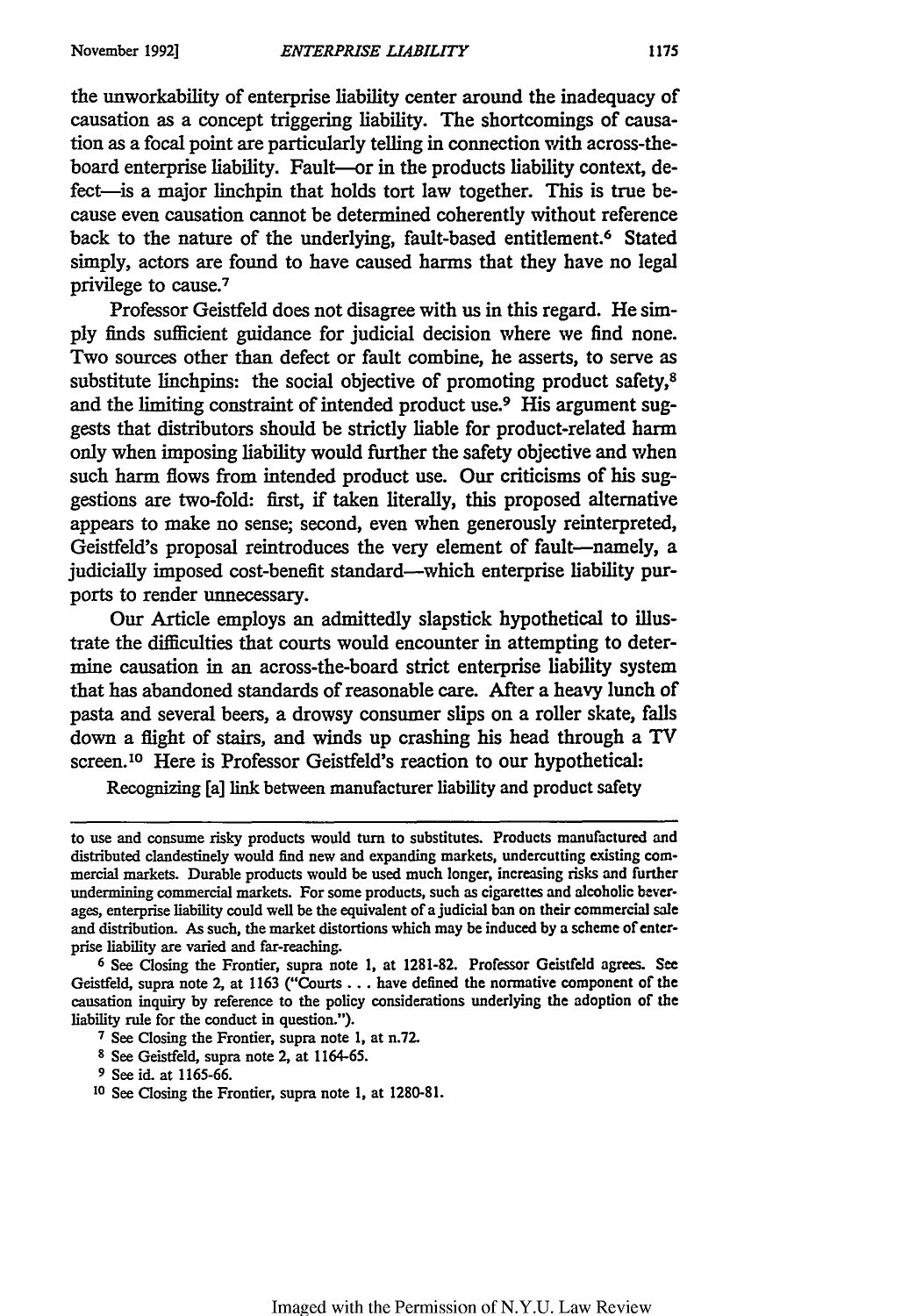in turn provides the conceptual basis for limiting enterprise liability in a principled fashion.

Consider the television manufacturer in Henderson and Twerski's hypothetical. Do we want the screens on our TVs to be able to withstand the force of someone charging into them? **...** It is critical to understand that these are the incentives that manufacturers would face **if** they were liable for such risks. Whether such incentives lead to desirable outcomes depends upon the type of product safety that we are seeking to achieve by adopting enterprise liability.

For example, if our objective is to have products that are optimally safe when put to their intended use, then the risks for which a manufacturer is strictly liable should only be those that arise when the product is used as intended. An enterprise liability system based upon such a safety objective accordingly would not make television manufacturers strictly liable for injuries that occur when people charge into TVs or drop them on poodles.<sup>11</sup>

A number of fundamental disagreements between our position and Professor Geistfeld's are readily apparent. Initially, we would suggest that Geistfeld's technique of focusing on safety objectives offers little; safety, as such, cannot serve as a normative baseline against which to determine causation because it begs the question of how *much* safety. <sup>12</sup> Professor Geistfeld clearly does not mean to endorse a "maximum safety regardless of cost" approach. Led by his concern for efficiency he parries the question of "how much safety?" with the answer of "optimal safety."<sup>13</sup> Optimal safety means that in determining causation under a particular set of facts in any given case, the court should render whatever decision would yield optimal product safety. But how can a court decide optimal safety without applying some sort of social risk-utility calculuseither "fault," or "reasonableness," or "defect," or whatever one wishes to call it? Professor Geistfeld actually appears to agree with us in this regard:

A concept of product use that is derived from an objective based on product safety thus provides a principled test for proximate cause that limits manufacturer liability under enterprise liability **....** The legal inquiry takes the product as manufactured and includes no consideration of whether the defendant-manufacturer should have acted differently in making the product. Whether the manufacturer is liable turns solely upon the issue of whether the plaintiff's injury was caused by that product when used as intended. <sup>14</sup>

**<sup>1</sup>I** Geistfeld, supra note 2, at 1164.

**<sup>12</sup>**At several places early in his Essay, Professor Geistfeld appears to embrace safety, as such, as his objective. See id. at 1160-61, 1164-65.

**<sup>13</sup>**Id. at 1160.

<sup>14</sup> Id. at 1164-65.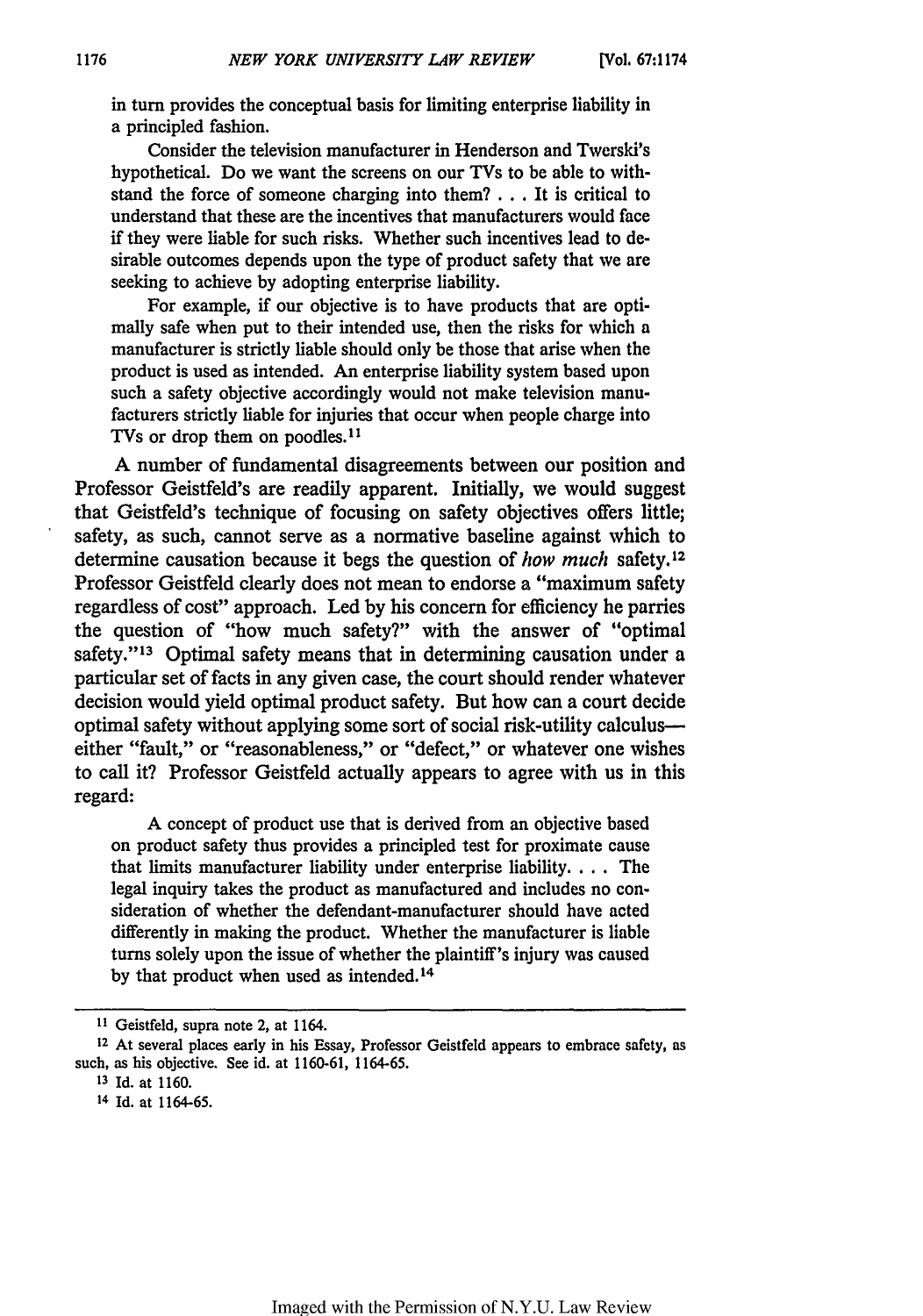By suggesting that courts apply a reasonableness filter in determining causation, Professor Geistfeld indicts the classic formulation of strict enterprise liability, which attempts to internalize *all* product-caused accident costs and allows the market to determine optimality rather than courts applying reasonableness tests such as risk-utility analysis. 15 By suggesting that courts determine causation so as to achieve the objective of optimal product safety, Professor Geistfeld reintroduces the linchpin of reasonableness into his analysis of causation, bringing him **full** circle to our position that a reasonableness standard is necessary.

Another way to understand the inadequacy of this approach to enterprise liability is to reconsider Professor Geistfeld's reaction to our TV hypothetical. "Do we want the screens on our TVs to be able to withstand the force of someone charging into them?... **[T]hese** are the incentives that manufacturers would face **if** they were liable for such risks." 16 Clearly Geistfeld would answer this question in the negative. In sharp contrast, we would answer his question with, "We might, depending on the circumstances."

Let us imagine that TV sets could come equipped with screens covering a wide range of relative shatterability. Imagine further that the TV screen in our hypothetical is at the "very prone to shatter" end of the spectrum. Is it as clear as Geistfeld suggests that an enterprise liability system would not want the prices of TV sets to reflect this relative shatterability-and hence their riskiness-thus aiding consumers in choosing optimally strong screens? The recurrent problem is coming up with a substitute linchpin to replace "fault" or "defect," and while Professor Geistfeld's proposal is not uniquely subject to this criticism, he is somewhat unique in denying so adamantly that it exists.

Professor Geistfeld's description of the incentives created by imposing liability on TV manufacturers to build super-strong TV screens is also misguided, and stems from an erroneous view of what enterprise liability is intended to do.17 Enterprise liability is strict liability. However, at least in theory, moving from a negligence-based system such as

Geistfeld, supra note 2, at **1159.**

**<sup>15</sup>** See note **3** and accompanying text supra. Having made the point that enterprise liability will cause the costs of all injuries to be incorporated into the price **of** products, Professor Geistfeld continues that:

Relatively riskier products thus sell for relatively higher prices. The need to **keep** prices low in turn forces manufacturers to minimize product accident costs **by** making costeffective investments in product safety. Enterprise liability therefore assures **that** imperfectly informed consumers who purchase the lowest priced brand nevertheless buy the brand that is optimally safe.

**<sup>16</sup>Id.** at 1164.

**<sup>17</sup>** See id.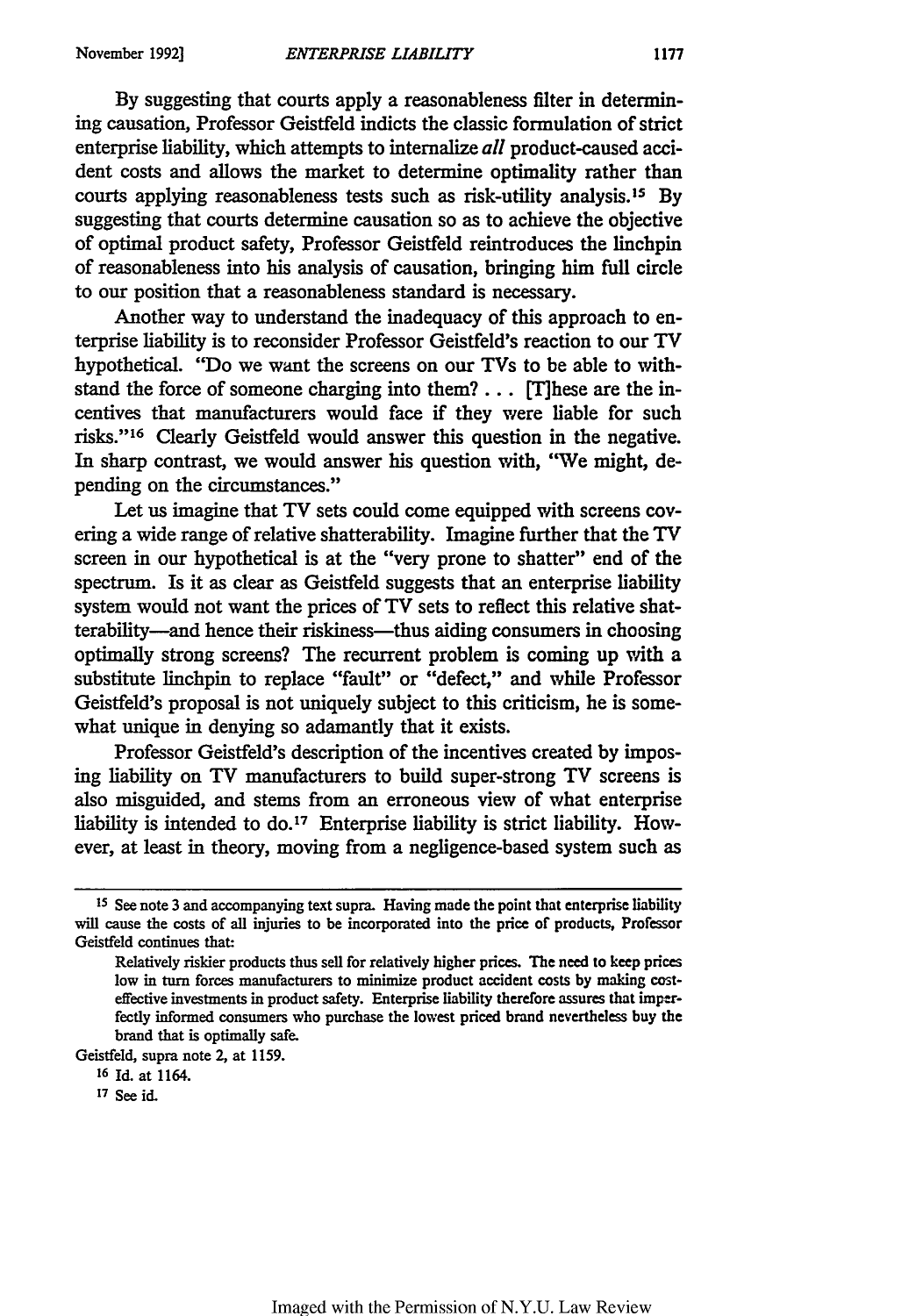that currently employed in the area of manufacturer's design liability<sup>18</sup> to a system of strict liability such as enterprise liability should not affect levels of design safety, but rather influence levels of product consump**tion.19** Properly conceptualized, strict enterprise liability thus has a "chips fall where they may" quality. Assuming that courts get their causation determinations correct, manufacturers would not redesign sets to withstand the impact beyond the point of optimal TV screen strength. **By** failing to acknowledge this dynamic, Professor Geistfeld's description makes clear that subconsciously he is thinking about *negligence* when he discusses judicial review of product designs under his "enterprise liability" system.<sup>20</sup>

The "intended use" element of Professor Geistfeld's substitute for product defect is a familiar trap in the field of products liability law. Our courts in fact rejected this notion decades ago, extending sellers' responsibilities well beyond ensuring the product is "safe for intended use." Indeed, in many states, if a product fails to perform its intended use, the plaintiff need not even prove a specific defect in order to recover for her injuries.<sup>21</sup> The operative term in our present system is "reasonably foreseeable use" rather than "intended use."<sup>22</sup> For if the use to which the

**19** See John Prather Brown, Toward an Economic Theory of Liability, 2 J. Legal Stud. 323 (1973) (analyzing economic effects of liability rules).

**<sup>20</sup>**Under negligence, it is never in the enterprise's interest to be negligent-for in theory negligence is always cheaper to avoid than to incur.

<sup>21</sup> The rule is commonly referred as that of "product malfunction." See Christopher H. Hall, Annotation, Strict Products Liability: Product Malfunction or Occurrence of Accident or Evidence of Defect, 65 A.L.R. 4th 346 (1988).

<sup>22</sup> Early flirtations with the "intended use" doctrine as a governing standard for products liability were short lived. See, e.g., Cronin v. J.B.E. Olson Corp., 501 P.2d 1153, 1162 (Cal, 1972) (holding that products must be safe not only for intended use but also for reasonably foreseeable uses), modifying Greenman v. Yuba Power Prod., Inc., 377 P.2d 897, 901 (Cal. 1962) (holding that a product is defective if "unsafe for its intended use"); see also Findlay v. Copeland Lumber Co., **509** P.2d 28, 31 (Or. 1973) (stating that "abnormal" use of product which would bar plaintiff's recovery does not mean every instance of slight misuse, but instead uses so unusual one could not reasonably expect product to be so used); Ritter *v.* Narragansett Elec. Co., 283 A.2d 255, 260 (R.I. 1971) (holding that the duty to give notice or warning of a design danger encompasses not only intended uses but also foreseeable uses, even if such uses are abnormal or unproven); see generally Dix W. Noel, Defective Products: Abnormal Use, Contributory Negligence, and Assumption of Risk, 25 Vand. L. Rev. 93, 95-107 (1972) (discussing how the defense of consumer's abnormal use requires determining whether such use was foreseeable).

Liability for reasonably foreseeable product misuse is so widely recognized in the modem era that citation to cases standing for that proposition would be endless. Indeed, it should be

**Is** Although courts talk of imposing "strict liability" on manufacturers for defective **de**signs, in substance they are applying a negligence standard. See Prentis v. Yale Mfg. **Co.,** 365 N.W.2d 176 (Mich. 1984) (noting underlying negligence calculus in risk-utility test); Sheila L. Birbaum, Unmasking the Test for Design Defect: From Negligence [to Warranty] to Strict Liability to Negligence, 33 Vand. L. Rev. 593, 610 (1980) (noting role of negligence in strict liability); see generally James A. Henderson, Jr. & Aaron D. Twerski, Products Liability: Problems and Process, 609-12 (2d ed. 1992) (discussing basic precepts of strict liability).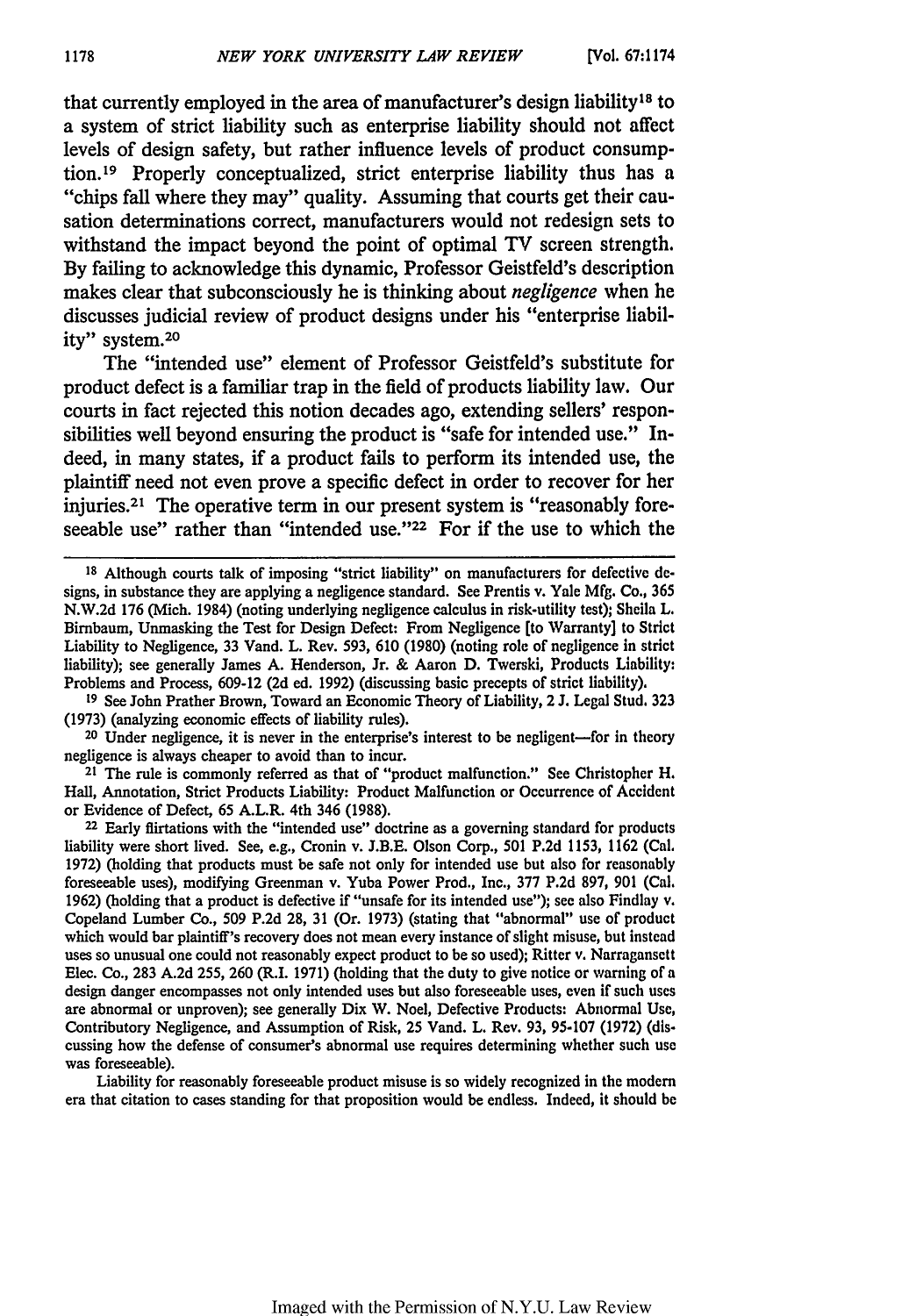product is being put is reasonably foreseeable, and the manufacturer could feasibly avoid accidents at socially acceptable costs, courts have concluded that the manufacturer owes a duty to design the product in such a way as to avoid those accidents. This approach is necessary if products liability is to achieve the goal of optimizing product safety. In this regard, it is not clear that Professor Geistfeld **fully** appreciates the implications of his proposed "intended use" retrenchment. Nowhere, for example, does he consider the externality problems associated with the negative effects on bystanders of **highly** foreseeable and dangerous, but admittedly unintended, product use.23

**Of** course, Professor Geistfeld hedges this difficulty **by** including "reasonably foreseeable use" in his concept of "intended use." But the notion of "reasonably foreseeable use" relies on risk-utility notions of the sort imbedded in "fault" and "defect." Professor Geistfeld is thus stuck between something of a rock and a you-know-what. If he moves to reasonably foreseeable use, he reneges on enterprise liability's promise to avoid in-court risk-utility analysis. If he sticks with intended use, he sets our products liability system back to the Stone Age. While "intended use" may permit him to break intellectually from relying on objective principles of reasonableness, he cannot mean to suggest that we could actually live with the substantive implications of his proposed solution.24

Another problem with intended use as a substitute for defect is determining what is or is not an "intended use." We spoke earlier of Professor Geistfeld's rejection of a "shatterable TV screen" claim, on the grounds that collisions were not a use intended **by** the distributor.25 But if the plaintiff in our TV hypothetical had been watching TV and was

recognized that most product litigation today involves what **can only** be characterized as nonintended use situations. For the most part, in cases where products fail within their intended use, liability is easily established and rarely needs to be litigated. See **J.** Henderson **& A.** Twerski, supra note **18,** at 22-23.

It is when products are tested at their design limits that accidents occur. In these cases it becomes necessary to establish a test for defect which asks not only what is the frequency of the foreseeable misuse and what are the envisaged consequences but also whether the costs of designing against such misuse is both technologically and economically feasible. This, of course, calls for risk-utility balancing.

**<sup>23</sup>**However, all of Professor Geistfeld's illustrations involve plaintiffs who used a product which injured them.

<sup>&</sup>lt;sup>24</sup> Professor Geistfeld appears to appreciate the difficulties connected with intended use. In his text, he states, "The current products liability system has of course rejected an intended-use test for one of 'reasonably foreseeable use,' and it does seem more desirable to force manufacturers to make product-safety decisions **by** reference to reasonably **foreseeable** use rather than intended use." Geistfeld, supra note 2, at 1165 (footnote omitted). But we are at a loss **to** understand how, having made such a concession, he can continue to insist that such a modified, reasonableness-based approach to causation constitutes true enterprise liability. **See** note 3 and accompanying text supra.

**<sup>25</sup>**See Geistfeld, supra note 2, at 1164.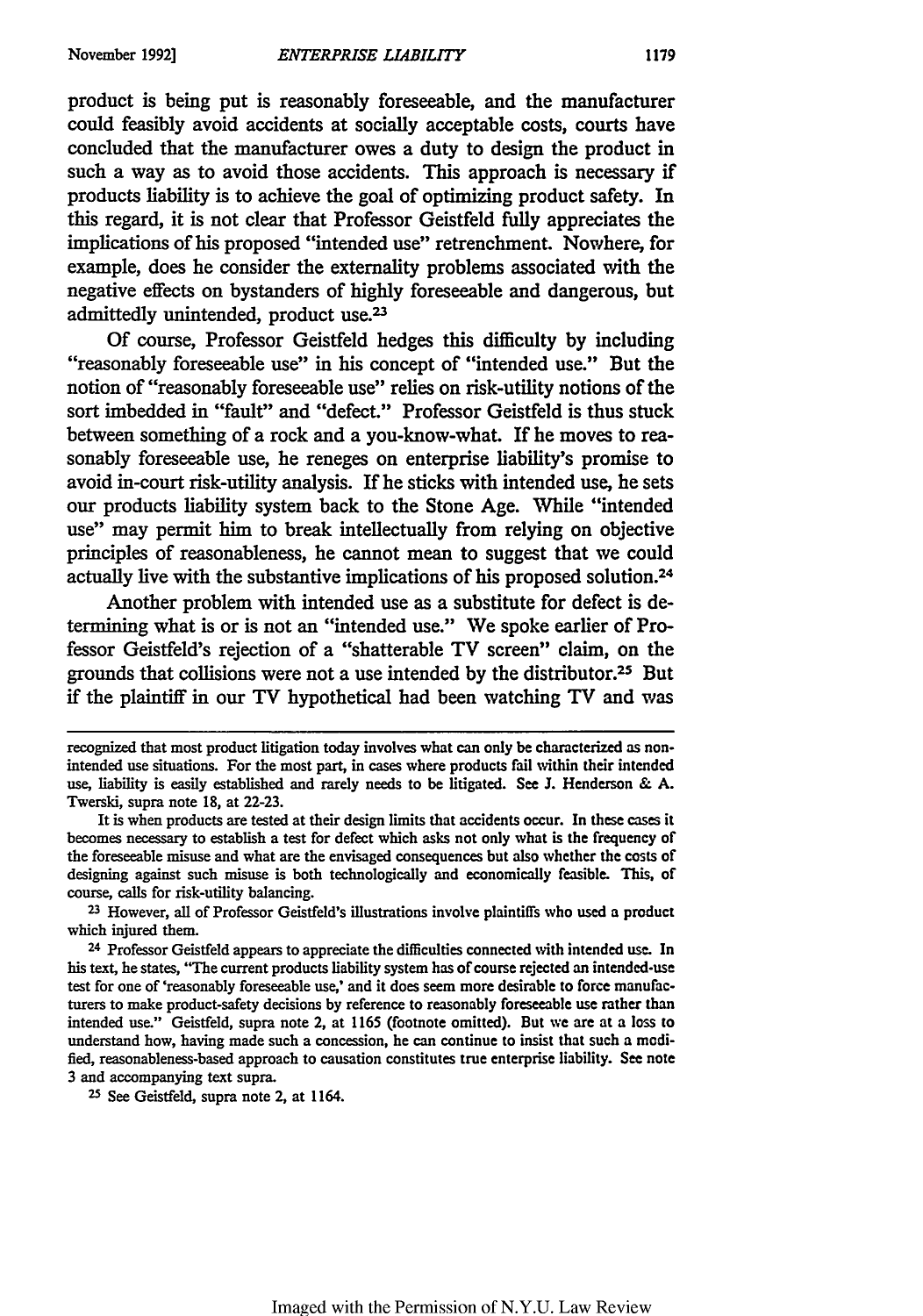pushed into the screen by a playful dog, would not the TV have been put to its intended use? What if the plaintiff had been listening to the TV while walking down the stairs, instead of reading a book? Would the plaintiff in that case recover? We see no easy answers to these questions under Professor Geistfeld's approach, for he appears to reject imposing "breakable glass" costs on the TV manufacturer under any circumstance. <sup>26</sup>

Another example may be useful. Consider a driver who runs his car into another car and suffers so-called "second collision" injuries from being thrown against an unyielding dashboard. If Professor Geistfeld is to remain consistent with his earlier application of intended use analysis in the TV set hypothetical, he must categorically deny a claim arising from an automobile second collision. After all, car collisions are no more intended than TV collisions. Yet nearly every American jurisdiction has recognized second-collision crashworthiness claims for many years.<sup>27</sup> Even if Geistfeld were to argue that some types of collisions were foreseeable and should be included within the category of "intended use," he would soon face the problem of deciding which collisions to include and which to exclude. Are collisions at 60 m.p.h., 70 m.p.h., 80 m.p.h., etc. within the ambit of "intended use?" We do not believe a court should accept self-serving testimony by a manufacturer's employees regarding their subjective intent; an objective test would instead appear to be necessary. Ultimately, Geistfeld would have to develop a governing principle to define the category of intended use, and this would inevitably bring him back to optimum safety which would require judicial application of a cost-benefit reasonableness standard. <sup>28</sup>

One final point which Professor Geistfeld makes is worth comment. He argues at several places that the proximate cause inquiry has been manageable historically in connection with strict liability for ultrahazardous activities, and that this analogue illustrates the workability of a scheme of strict liability without product defect.29 Proximate cause

**<sup>28</sup>**We would introduce reasonableness in the test for defective design; Geistfeld introduces it in the test **for** causation. But either way, a system which employs concepts of reasonableness is not "enterprise liability".

<sup>29</sup> See Geistfeld, supra note 2, at 1163.

<sup>&</sup>lt;sup>26</sup> See text accompanying note 11 supra.

**<sup>27</sup>**For a recent listing of the states which have adopted the crashworthiness doctrine, see Barry Levenstam & Daryl J. Lapp, Plaintiff's Burden of Proving Enhanced Injury in Crashworthiness Cases: A Clash Worthy of Analysis, **38** DePaul L. Rev. 55, 61 n.33 (1988). The authors list only two states that at the time of the writing refused to allow recovery for injuries caused by the manufacturer's failure to reasonably design a car in a way such that it would minimize injuries in the event of a collision. Id. at 61 n.31. More recently in Blankenship v. General Motors Corp., 406 S.E.2d 781, 782 (W. Va. 1991) the court noted that the two holdout states, Mississippi and West Virginia, would allow a crashworthiness action. The rules have thus, for all practical purposes, become unanimous.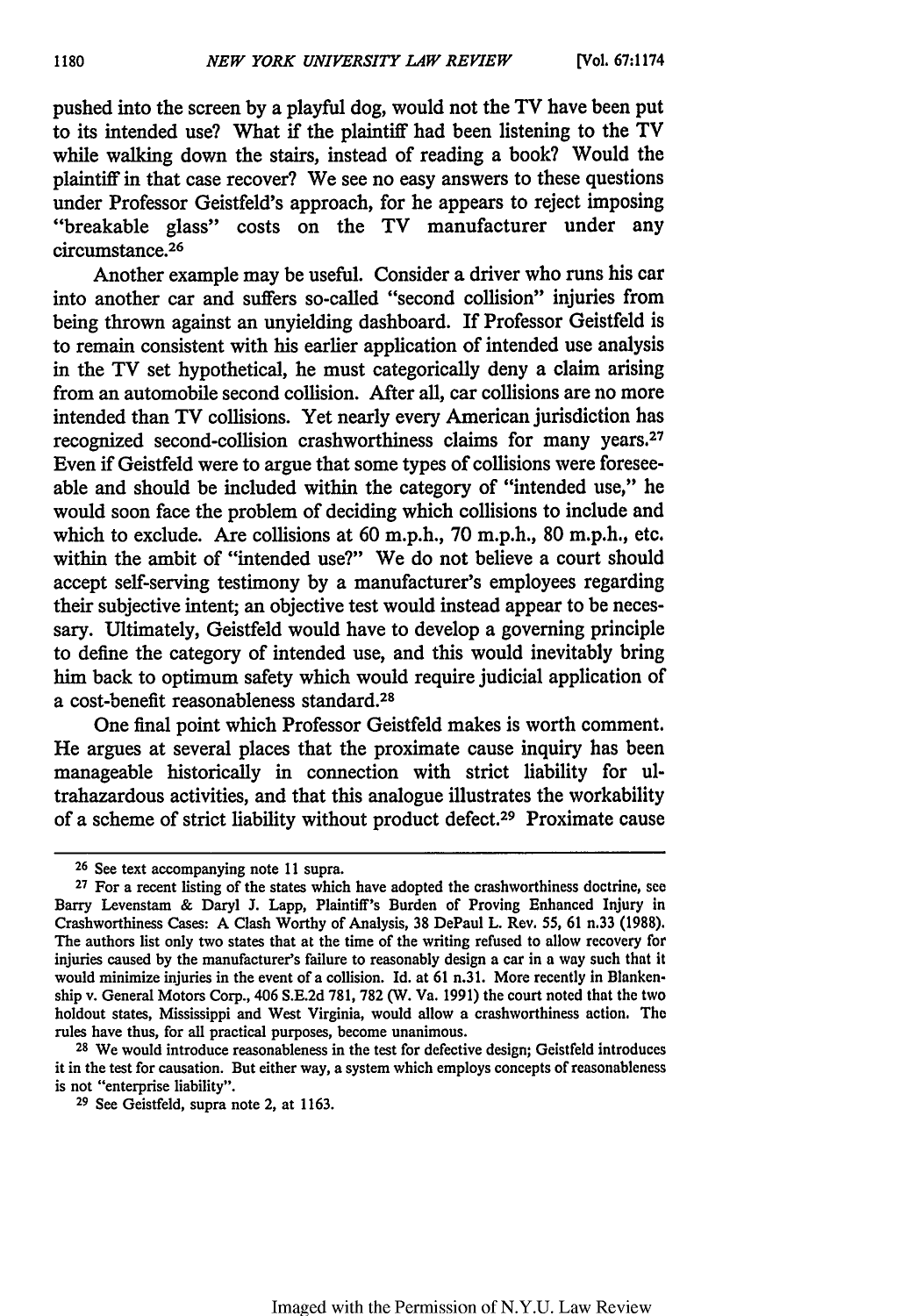is certainly more manageable in the context of ultrahazardous activity, but this is because the criteria traditionally relied upon to identify which activities are ultrahazardous involve determinations of aggregate social risk-utility only slightly less finely tuned than the marginal risk-utility test associated with traditional negligence and defect-based liability.<sup>30</sup>

From our analytical perspective, when Professor Geistfeld moves to his ultrahazardous activity analysis, he moves from across-the-board liability without defect to categorical liability without defect. His analogy may to some extent be apt in connection with the latter, because riskutility criteria are used to identify the product categories appropriate for liability. However, it completely misses the mark in connection with the former. Across-the-board strict liability-which is what most scholars have in mind when they employ the term "enterprise liability"-involves no linchpin criteria whatever other than causation unguided by fault for deciding which products distributors are to be held liable. **All** product distributors are liable for all of the harms their products cause.<sup>31</sup>

Indeed, we make precisely this point in the Article to which Professor Geistfeld responds. At the outset of the discussion concerning implementation problems associated with categorical liability, we observe:

Recall that adoption of across-the-board strict liability, **by** eliminating the requirement of defect, would create significant problems for courts trying to resolve issues of contributory fault, useful product life, and causation. The elimination of the linchpin element of defectiveness would eliminate the baseline framework upon which intelligent analysis and resolution of these issues rest. Product-category liability, **by** retaining at least the categorical judgment of reasonableness if not the marginal judgment of defectiveness, would appear to supply at least some of the analytical framework missing in across-the-board liability without defect. For example, with respect to plaintiff's contributory fault, the unreasonableness of the product category could be balanced more easily against the unreasonableness of the plaintiff's conduct.<sup>32</sup>

Does this mean that Professor Geistfeld's ultrahazardous activity analogy can solve the workability problems associated with what we term "product category liability"? Having admitted above that categorical liability is less daunting than across-the-board enterprise liability, we nevertheless noted that:

First appearances, however, are likely to be deceiving. Having concluded that the product in question should never have been distributed

**<sup>30</sup>**See Restatement (Second) of Torts § **520 (1977).** The criteria include the existence of a high degree of risk, the likelihood that the harm will be great, and the extent to which the activity's value to the community is outweighed **by** its dangerous attributes. **Id.**

**<sup>31</sup>**See note 3 supra (citing Geistfeld, supra note *2,* at 1159).

**<sup>32</sup>**Closing the Frontier, supra note **1,** at 1301 (citations omitted).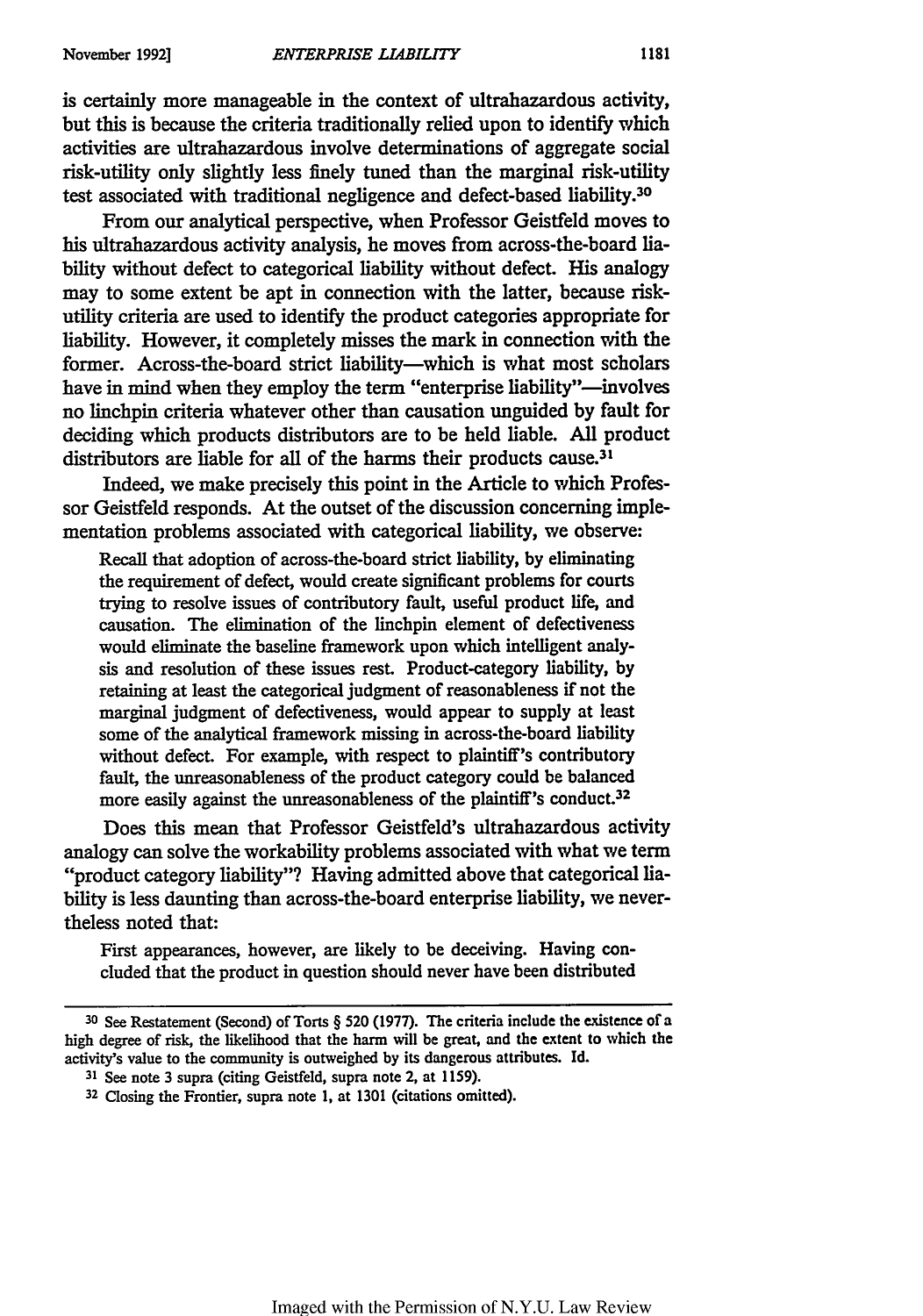in the first instance, some courts might be tempted to conclude that plaintiff's fault should play no role at all. Their reasoning would be that if the product had never been distributed, it could not have been the object of plaintiff's foolish, risky behavior. But eliminating plaintiff's fault is viewed **by** most courts and commentators as unwise.

For courts that sensibly decided to retain contributory fault, the tasks of assessing that fault and deciding when to count it against the plaintiff would be much more difficult than under traditional defectbased approaches to liability. The source of the difficulty inheres in the difference between a categorical versus marginal approach to product design. Under the traditional, marginal approach, the court undertakes a careful and precise evaluation of the particular design's reasonableness compared with feasible design alternatives. If adding a slightly different safety feature would have saved-and thus "forgiven"-the plaintiff's foolish inadvertence, then probably the plaintiff's foolishness should not count for much. But when the entire product category is condemned on risk-utility grounds and the court decides that it should not forgive, for that reason alone, all of the plaintiff's foolishness, the remaining question of "how much foolishness should this particular design forgive?" is begged rather than answered meaningfully **by** the categorical judgment of unreasonableness. <sup>33</sup>

We raised similar points regarding useful safe life and proximate causation in our Article, and concluded that narrowing the focus from acrossthe-board to discrete product categories would eliminate some, but not all, of the associated difficulties.<sup>34</sup>

In sum, we have suggested that across-the-board strict enterprise liability would be unworkable. This conclusion stems from our belief that numerous issues-chief among them causation-could not be worked out coherently once the linchpin of underlying entitlement-here, "defect"-is eliminated. Professor Geistfeld, in his response, suggests two substitute linchpins: first, the goal of optimal product safety, and second, intended product use. As we have shown, when he relies on the objective of optimal safety to allow courts to reach coherent judgments regarding causation, he reintroduces social risk utility into his test for liability, albeit under the heading of "causation" rather than "defect." Traditional conceptions of enterprise liability build from the understanding that the market should determine optimal product safety levels rather than the courts. It should thus be clear **by** now that to make any sense of causation, Geistfeld has abandoned enterprise liability. His second substitute linchpin—that distributors are liable only when their products are being put to the uses intended **by** the distributors-would set back our liability system to the pre-§ 402(A) era. Even rendering the standard more sensi-

<sup>33</sup>Id. at **1301-02** (citations omitted).

<sup>34</sup> See id. at **1302.**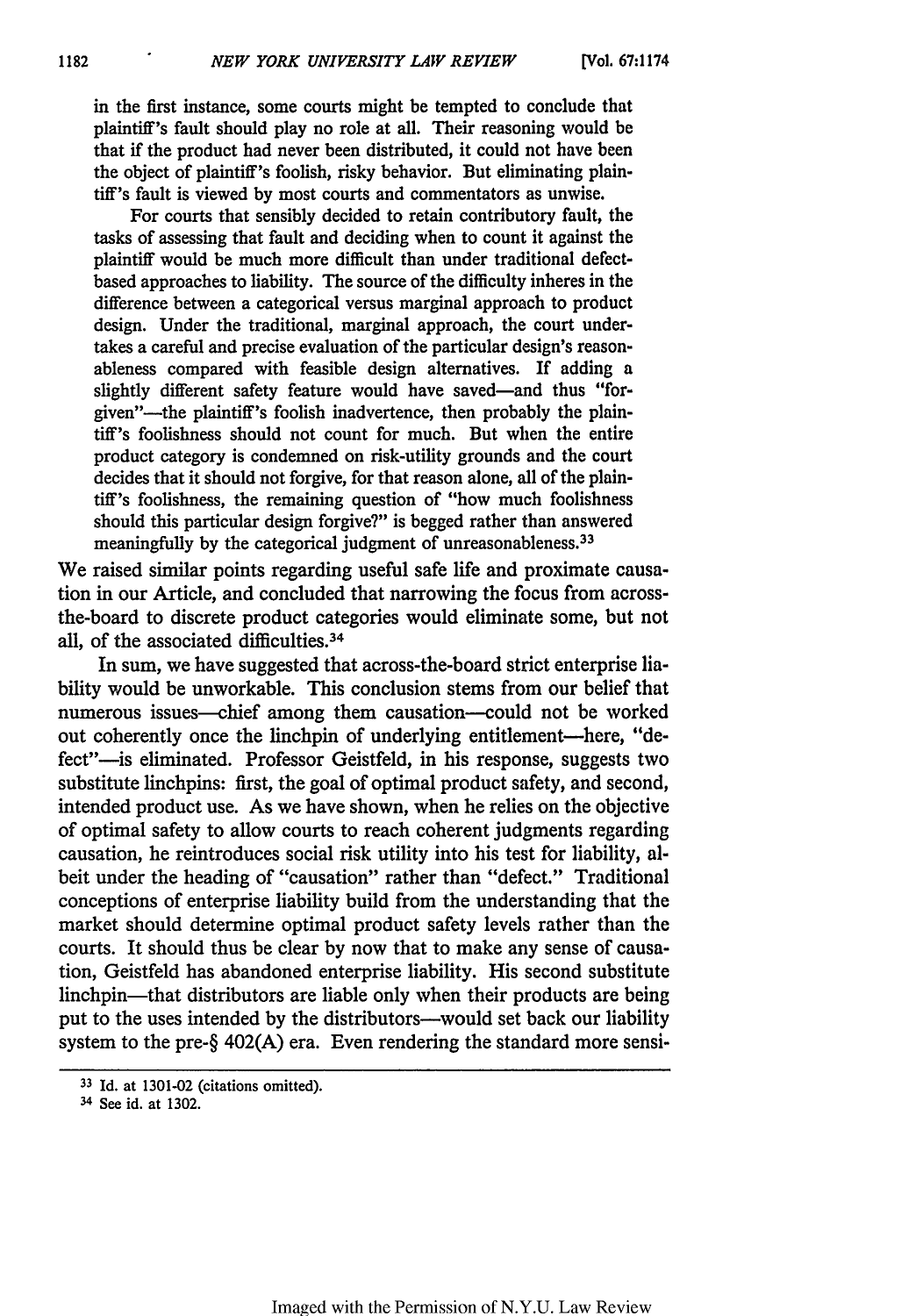ble **by** substituting "reasonably foreseeable uses" for "intended uses," Professor Geistfeld slips back into the habit of letting risk-utility enter the analysis through the back door.

That leaves Professor Geistfeld with his analogy to ultrahazardous activities. But even granting the point, it must be recognized that the analogy bolsters only what we call category liability and not across-theboard enterprise liability. Because across-the-board is what most scholars have in mind when they speak of "enterprise liability," his analogy is of quite limited value in this setting.

Finally, throughout this reply, we have spoken of his advocating an alternative approach to enterprise liability. He expressed his own reasons for doubting the advisability of such a system, chief of which were the high transaction costs an enterprise liability system would generate.<sup>35</sup> As such, his main disagreement with us is a narrow one relating to our assertion that enterprise liability *could not* work, not that it *should not* work. 36 His task was to demonstrate the inadequacy of our conclusion that court-made enterprise liability is inherently unworkable. An essential step in this endeavor requires proof that an alternative approachhere, one relying on optimal product safety and intended use—is workable. To the extent he fails to demonstrate a workable alternative scheme of enterprise liability-one which operates without court-applied costbenefit analysis---our initial condemnation of enterprise liability remains unchallenged.

**<sup>35</sup>**See Geistfeld, supra note 2, at 1171-72.

<sup>&</sup>lt;sup>36</sup> See id. at 1173.